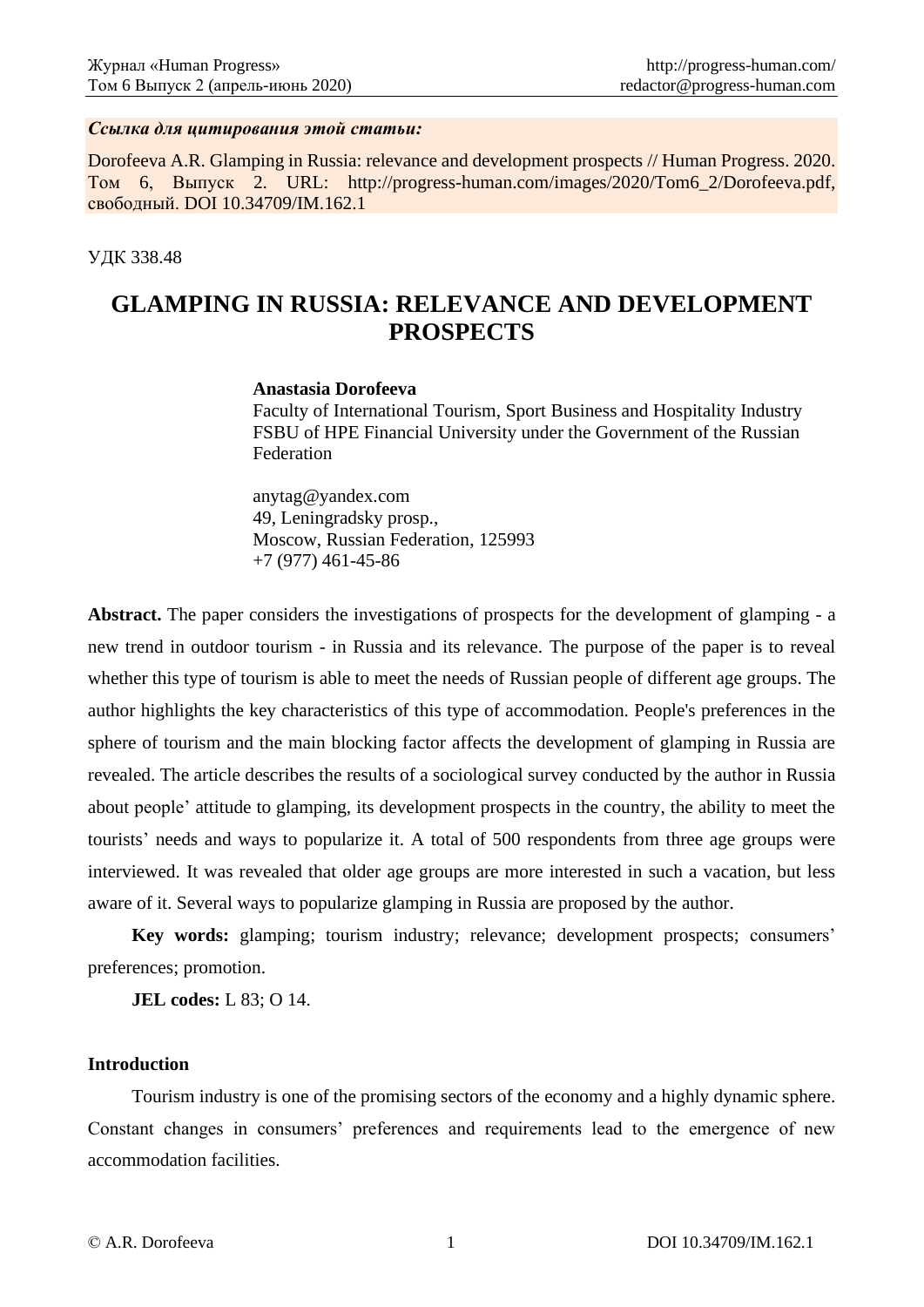Post-modern tourist is an expert, demanding, sophisticated and increasingly critical of travel offers. This type of tourist needs to live experience. He is constantly looking for authenticity and emotions [1]. One of the new trends in the sphere of tourism, designed to meet the needs of the modern consumers, is glamping.

Today, the greatest interest in this trend is shown in the United States of America, Great Britain, Australia and South Europe [2]. On the well-known internet-portal Booking.com to the format of "glamping" refer more than 1.8 million accommodations worldwide. Glamping is not very common in Russia yet [3]. According to the expert assessment of the travel company Russia Discovery, there are about 30-50 glamping sites in Russia in Moscow and the Moscow region, in Karelia, in Altai, in Krasnodar region and others. The most famous of them are «Walk-City» in the Tula region, «Forest and Sea» at Moscow region, «LeapRus» in Kabardino-Balkaria and «Cheposh Park» (Altai) [4]. Currently, it is developing in the Arctic zone [5; 6].

Glamping as a business has several features. Firstly, it does not require large investments – it is cheaper than to arrange a hotel or cottage. The installation of glamping is easier to coordinate since it is classified as tourist equipment. Besides, glamping is quite easy to scale – it is possible to start with 2-3 points. Moreover, glamping can be used both seasonally and year-round [7].

The purpose of this article is to reveal whether this type of tourism is able to meet the needs of people of different age groups, to identify the level of awareness of Russian people of glamping. The aim of the study is to find out what are the prospects for the development of glamping in Russia and what may be obstacles.

Our main tasks are as follows:

- to give an interpretation of the term «glamping», identify the key characteristics of this type of accommodation;

- to find out about people's preferences in the sphere of tourism and determine how much glamping matches them;

- to make conclusions about the relevance, prospects and problems of glamping development in Russia;

- to identify appropriate ways to promote glamping in Russia.

The subject matter of the study is glamping as a new trend in outdoor tourism, which is just beginning to develop in Russia.

The actuality and originality of the research - in Russia the market of glamping is at the initial stage, that is why it is an underexplored area of tourism sphere. The number of research papers, which are dedicated to the study of glamping, is rather limited. Although, according to estimates of Russia Discovery [4], in 5-6 years there will be at least 500 glamping sites in Russia and the demand for this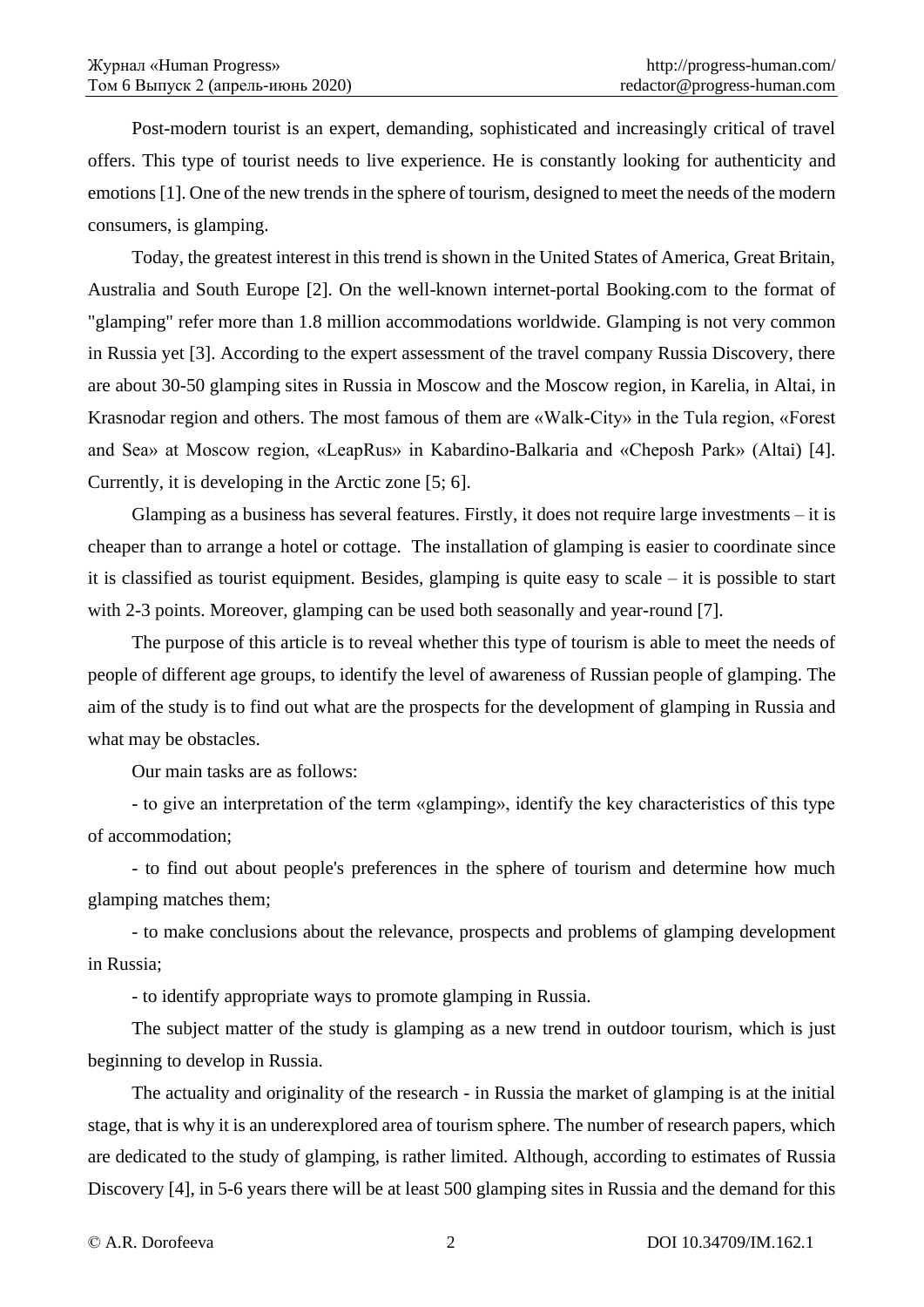type of tourism will grow. This research paper is a contribution to the area of tourism management, and it can be seen as a starting point for future studies of glamping and recreation management.

### **1. Literature Review**

The term «glamping» started to be actively used in the United Kingdom in 2005. The word is new, but the concept of glamping has its roots in the Middle Ages. When members of high society wanted to spend several days or weeks in the open-air luxurious tents completed with silk fabrics, embroidery, expensive rugs and furniture were constructed for them [8].

In the new millennium camping, which was seen as a cheap and simple mass accommodation in the 20<sup>th</sup> century, returned to its «posh» roots. The comeback is all about innovative, creative and luxury accommodation in an exceptional natural environment [9].

What is «glamping»? How can we define it? According to the Cambridge Dictionary [10], «glamping» is a type of camping that is more comfortable and luxurious than traditional camping. The word is a mixture of «glamorous» and «camping». The slogan «Where nature meets luxury» is the most concise interpretation of «glamping» [11].

More comprehensive definition with the emphasis on the main advantage and the distinctive features of glamping is offered by Groe [1]. Glamping is a new way to go on holiday which allows you to spend a few days in direct contact with nature without sacrificing comfort. It tries to get in touch with nature in a respectful and less invasive way: thanks to the ecostructures. Ecological and eco-friendly accommodation built according to architectural models that have zero environmental impact. Filipe, Santos and Barbosa [12] propose a similar approach to the interpretation of the term with reference to the main aspects of glamping. According to them, the most important motivational driver to go glamping is the direct contact with nature. Glamour, comfort, privacy and a different experience are also important aspects that consumers appreciate.

An interesting interpretation indicating the types of glamping accommodation is presented on the website Glamping.com [13]. Glamping is a way to authentically experience the most aweinspiring locales around the world. It is becoming a synonym for luxury accommodation that most often takes the form of tents, but it also includes numerous more innovative types of accommodation such as yurts, tree houses and mobile homes. In this interpretation, as in the previous ones, the main advantage of glamping is emphasized – it gives the feeling of complete unity with nature.

Having examined several interpretations of the concept of glamping, we can conclude that this type of accommodation is an improved, «5-star» camping which involves living in the wilderness in the most comfortable conditions. It is a new trend in outdoor tourism that combines nature and luxury and gives an opportunity to get back to the nature without sacrificing an ounce of convenience. It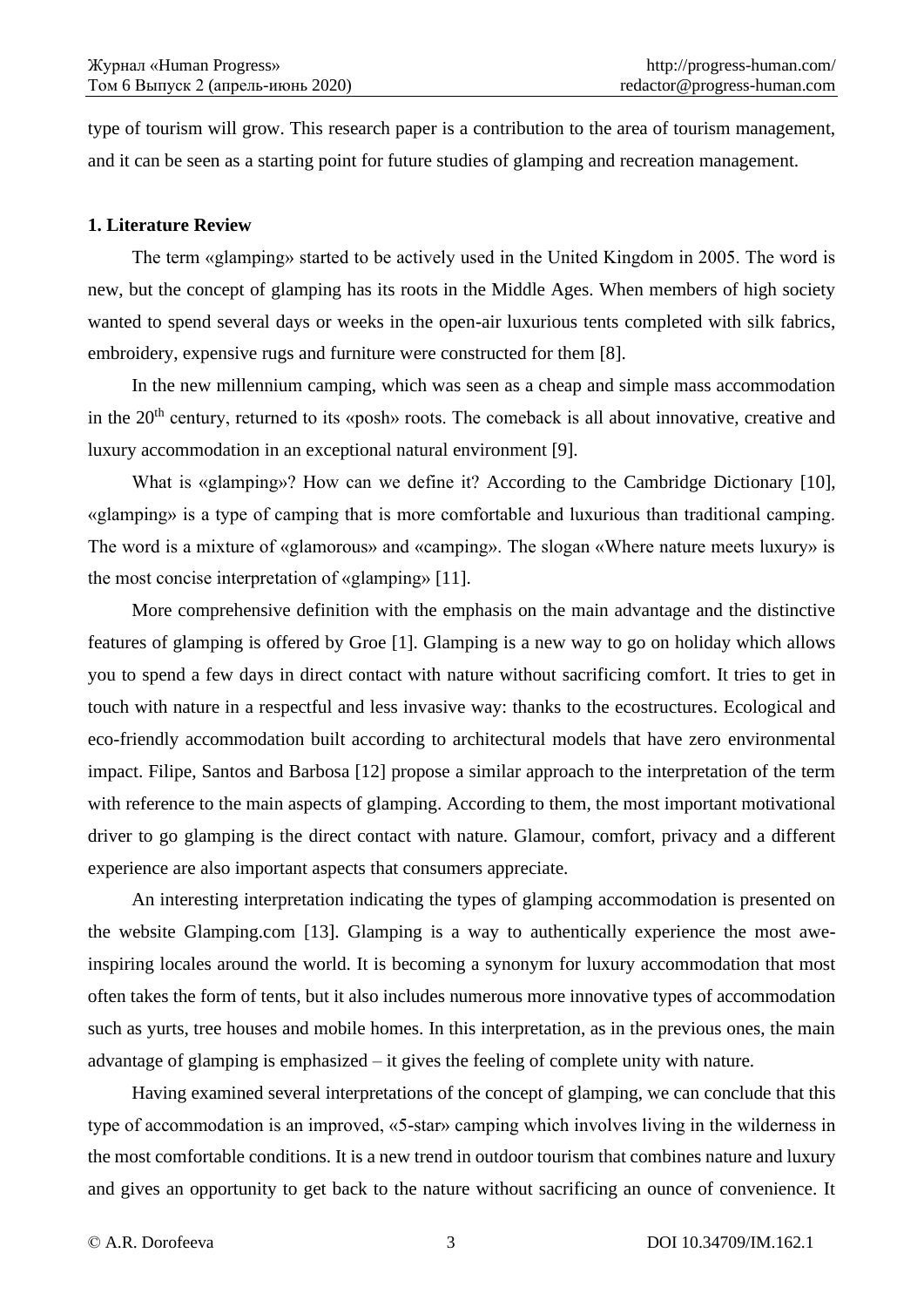suggests various options for leisure activities: trekking, fishing, paraplanner, horseback riding, indoor activities (cards, reading) and more. Glamping is a type of eco-tourism that involves the use of natural resources and fits organically into the surrounding landscape, without harming pristine nature.

### **2. Materials and Methods**

### *Research methods*

The following methods, which were used in the research: evaluation of the key features of glamping, interviews, survey data analysis, systematization and categorization of facts and concepts. *Research Stages*

The research was conducted in three stages.

The first stage included: formulating the subject, purpose and tasks of the article; investigation of previous researches devoted to glamping; determining methods appropriate to the purpose and tasks of the research.

In the second stage, the survey data analysis and interviews were conducted to gain an insight in the preferences of people of different age groups and their level of awareness of glamping.

The third stage involved analysis and systematization of the results received; investigation of the prospects and obstacles for the development of glamping in Russia; drawing conclusions.

### **3. Results and discussion**

To carry out the research six questions were formulated:

1. What is glamping? What particular features does it have?

2. What are the expectations that tourism industry is called to satisfy nowadays?

3. Is glamping able to meet the needs of people in the sphere of recreation?

4. What blocking factors affect the development of glamping in Russia?

5. Are Russian people aware of the existence of such a new trend in tourism industry as glamping?

6. How can glamping be popularized?

This research paper comprised quantitative as well as qualitative data collection tools. The findings have been presented according to the questions in the survey.

A questionnaire was developed in two language versions (English and Russian) to minimize the risk of misunderstandings. It was distributed among 500 Russian people aged from 18 to 60. Then all the participants were divided into three age groups: 18-25 (predominantly students of the Financial University under the Government of the Russian Federation), 25-40 and over 40.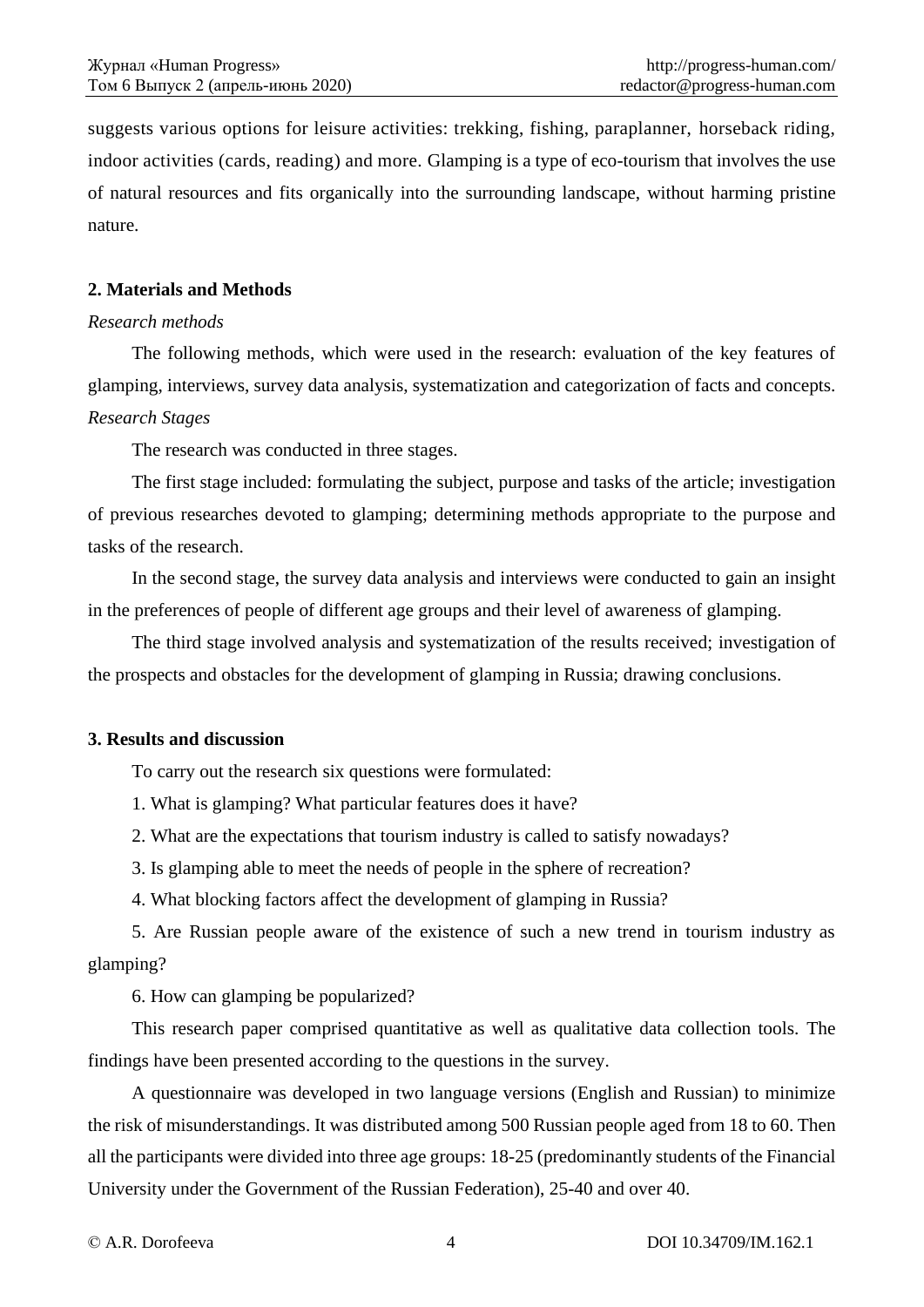The questionnaire contained 4 items, two of which were designed to investigate people's preferences and expectations in the sphere of tourism. The third inquired about the sources from which they most often get advertising information about tourism. The purpose of the last item was to establish the level of awareness of such type of tourism as glamping. Participants were asked to choose options which reflect their preferences (Tab. 1).

**Tab. 1: Questionnaire to identify people's preferences in the sphere of tourism and the level of awareness of Russian people of glamping<sup>1</sup>**

| Please help me find out about your preferences by taking a few moments to fill out this survey form. |                                              |  |
|------------------------------------------------------------------------------------------------------|----------------------------------------------|--|
| Age:                                                                                                 |                                              |  |
| 1) Which of these things do you most enjoy doing during vacation trips?                              |                                              |  |
| Resting/relaxing                                                                                     | Sightseeing                                  |  |
| Swimming/sunbathing                                                                                  | Attending cultural events                    |  |
| Shopping                                                                                             | Nightlife                                    |  |
| Walking and recreation                                                                               | Participating in sport activities            |  |
| Camping                                                                                              | Visiting friends or relatives                |  |
| Other                                                                                                |                                              |  |
| 2) Which of these items are important for you when you are planning your future vacation?            |                                              |  |
| Big cities                                                                                           | First-class hotels                           |  |
| Wilderness and national parks                                                                        | Budget accommodation                         |  |
| Shopping                                                                                             | Nightlife                                    |  |
| Museums, art galleries and theatres                                                                  | Being physically active (outdoor activities) |  |
| Feeling at home away from home                                                                       | Indoor activities (cards, reading)           |  |
| Meeting people with similar interests                                                                | Ecological compatibility                     |  |
| Other                                                                                                |                                              |  |
| 3) From what sources do you most often get advertising information about tourism?                    |                                              |  |
| Friends and relatives                                                                                | Internet                                     |  |
| Magazines and newspapers                                                                             | Tour agency                                  |  |
| TV                                                                                                   | Other                                        |  |
| 4) What is «glamping»?                                                                               |                                              |  |
| Thank you for taking the time to fill out this survey                                                |                                              |  |

Thank you for taking the time to fill out this survey.

First and second research questions were used to determine the participants' needs and preferences in the sphere of recreation. They duplicate each other to some extent, so the final result is more reliable. All answer options to these questions can be divided into two groups: those that refer to glamping and those that are not.

In response to the 1st question participants aged from 18 to 25 mainly chose those types of activities that are not related to glamping. The most prevalent variants were: «Swimming/ sunbathing» (90%), «Shopping» (89%), «Nightlife» (83%) and «Attending cultural events» (82%) (Fig.1).

<sup>&</sup>lt;sup>1</sup> Compiled by the author based on the conducted research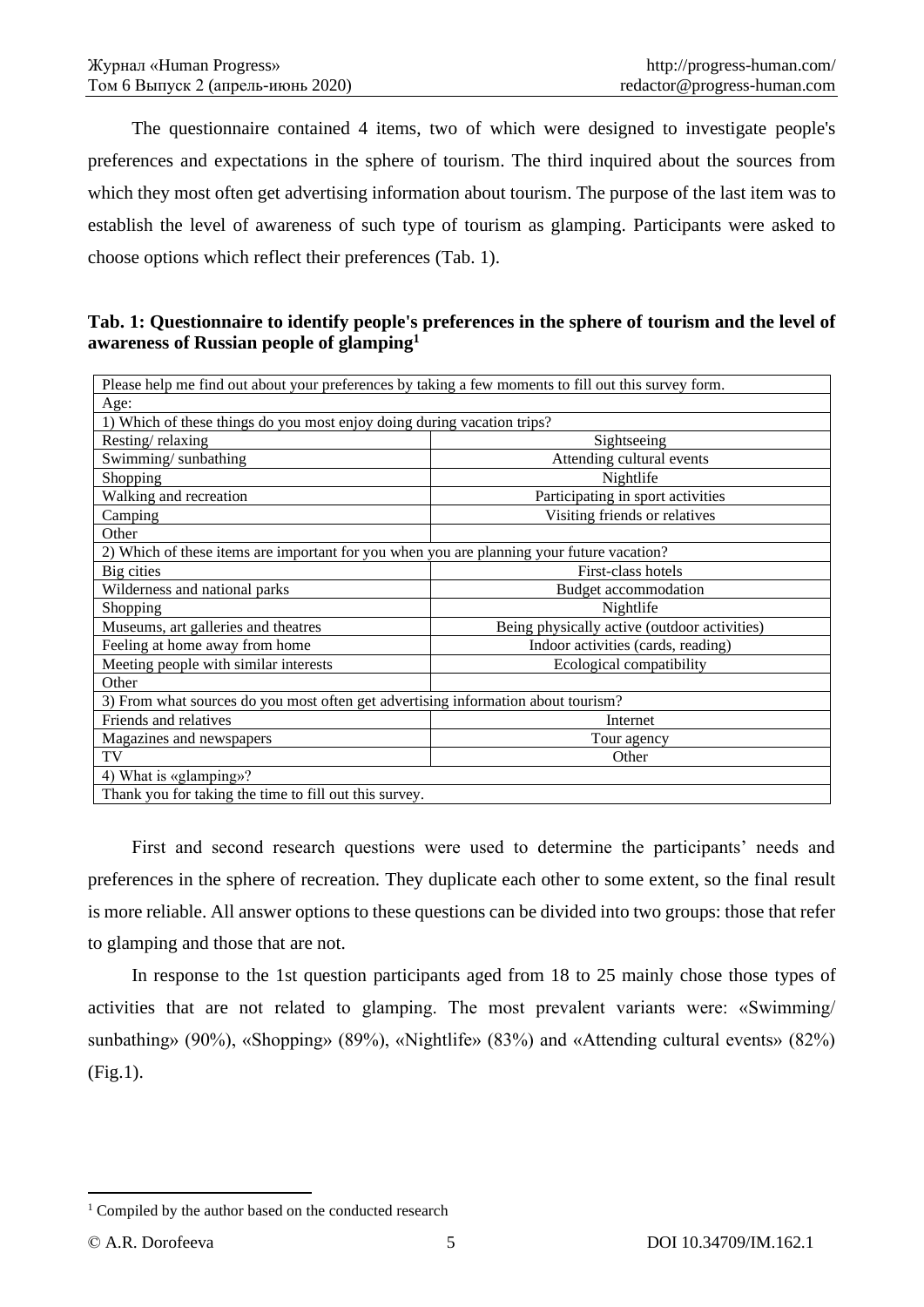# **Fig. 1: Answers to question 1 (age group 1)<sup>2</sup>**



While answering the 2d question and choosing the key features of vocational trip respondents aged from 18 to 25 also gave preference to those that are not related to glamping: «Big cities» (88%), «Shopping» (88%), «Museums, art galleries and theatres» (90%), «Nightlife» (82%) and «Budget accommodation» (77%) (Fig.2).

### **Fig. 2: Answers to question 2 (age group 1)<sup>3</sup>**



**Which of these items are important for you when you are planning your future** 

The purpose of the third question was to find out what are the most common sources for getting advertising information about tourism. For people aged from 18 to 25, these sources are as follows: «Internet» (96%), «Friends and relatives» (47%) (Fig.3).

<sup>&</sup>lt;sup>2</sup> Compiled by the author based on the conducted research

<sup>&</sup>lt;sup>3</sup> Compiled by the author based on the conducted research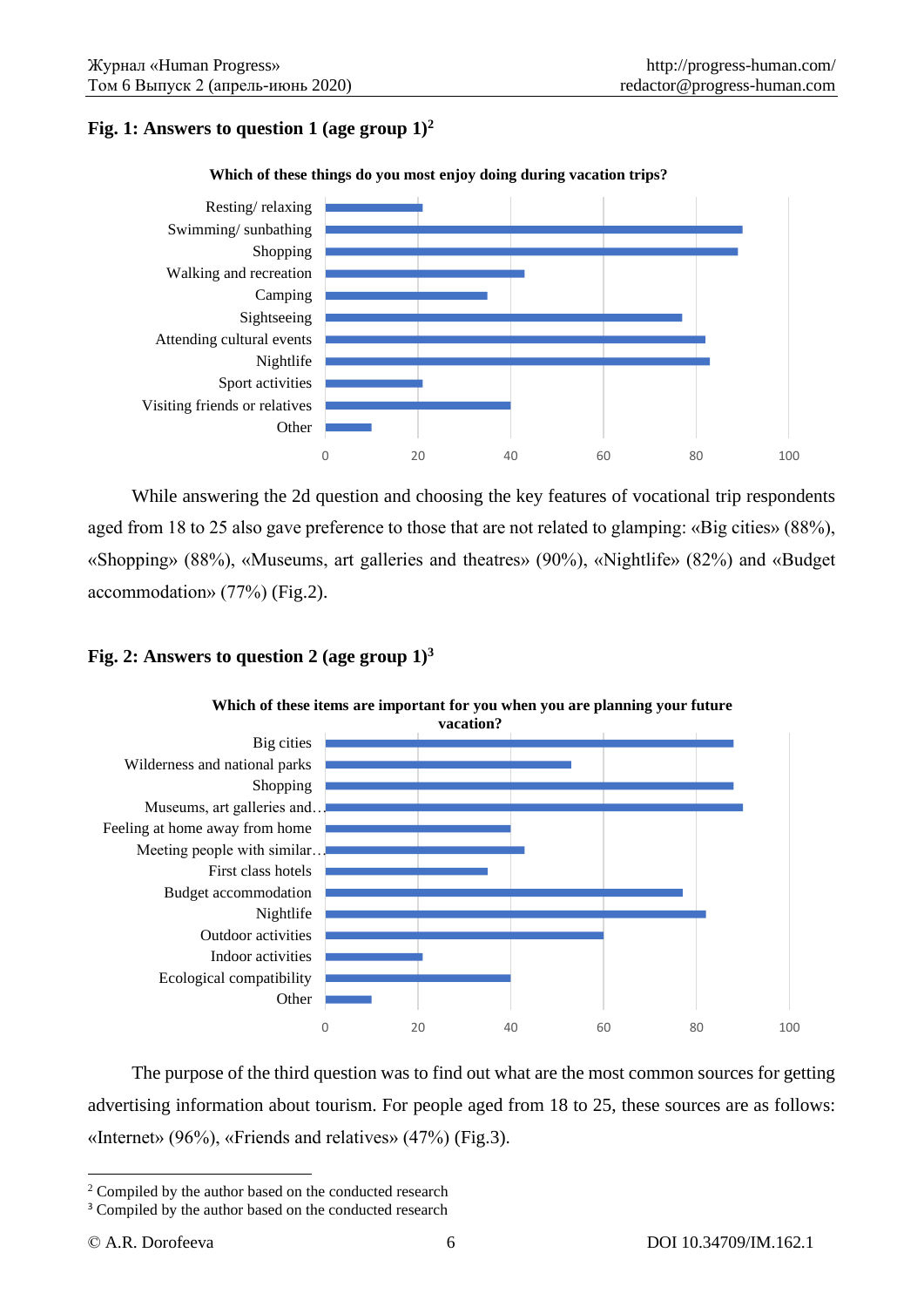# **Fig.** 3: Answers to question 3 (age group  $1$ )<sup>4</sup>





In order to reveal the level of awareness of glamping, we asked participants to answer the fourth question: «What is «glamping»? The most precision answers given by the first age group were: «a new type of camping which includes more comfortable accommodation», «glamorous camping», «a type of tourism that combines the comfort of a hotel room with the possibility of outdoor recreation». In general, a high level of awareness was demonstrated by people aged from 18 to 25: they overwhelmingly answered correctly on the 4th question (76%). Only 24% of respondents gave an incorrect answer or left a question unanswered.

In response to the 1st question participants aged from 25 to 40, in contrast to the first age group, chose those types of activities which refer to glamping. The most prevalent variants were: «Resting/ relaxing» (94%), «Swimming/ sunbathing» (80%), «Walking and recreation» (90%), «Sport activities» (75%) (Fig.4).

# **Fig. 4: Answers to question 1 (age group 2)<sup>5</sup>**



#### **Which of these things do you most enjoy doing during vacation trips?**

<sup>4</sup> Compiled by the author based on the conducted research

<sup>5</sup> Compiled by the author based on the conducted research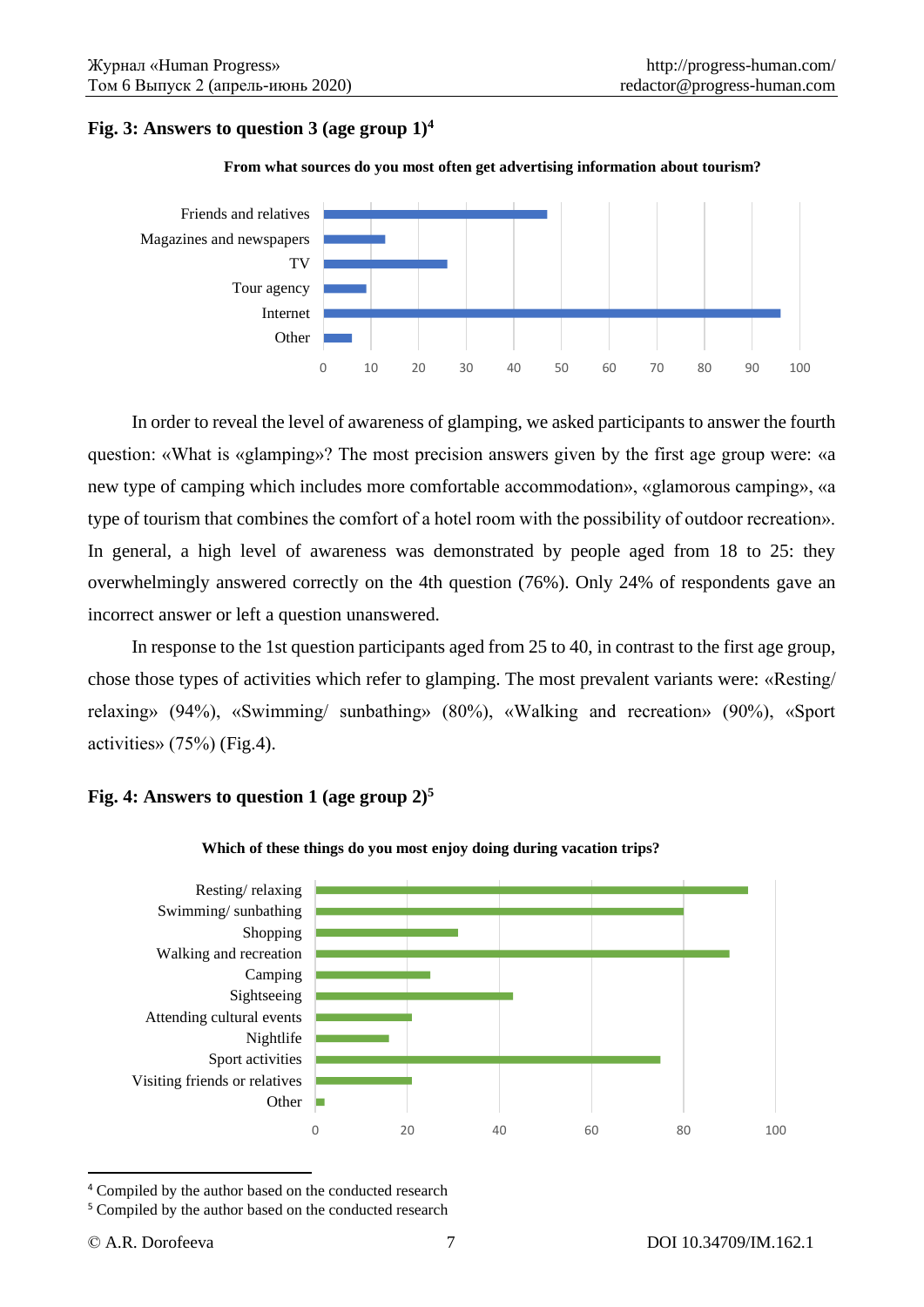Сhoosing the key features of a vocational trip (the 2nd question) respondents aged from 25 to 40 also gave preference to those that are connected with glamping: «Wilderness and national parks» (85%), «Meeting people with similar interests» (70%), «First class hotels» (84%), «Outdoor activities» (80%) and «Ecological compatibility» (92%) (Fig.5).

# **Fig. 5: Answers to question 2 (age group 2)<sup>6</sup>**



The most common sources to get advertising information about tourism for people aged from 25 to 40 are as follows: «Friends and relatives» (77%), TV (91%) and Internet (76%) (Fig.6).

# **Fig. 6: Answers to question 3 (age group 2)<sup>7</sup>**



Responding to the 4th question, participants of the second age group showed a much lower level of awareness of glamping compared to the first age group. Only 41% of respondents aged from 25 to 40 were able to give a correct answer to the question «What is glamping? » The most common

<sup>&</sup>lt;sup>6</sup> Compiled by the author based on the conducted research

<sup>7</sup> Compiled by the author based on the conducted research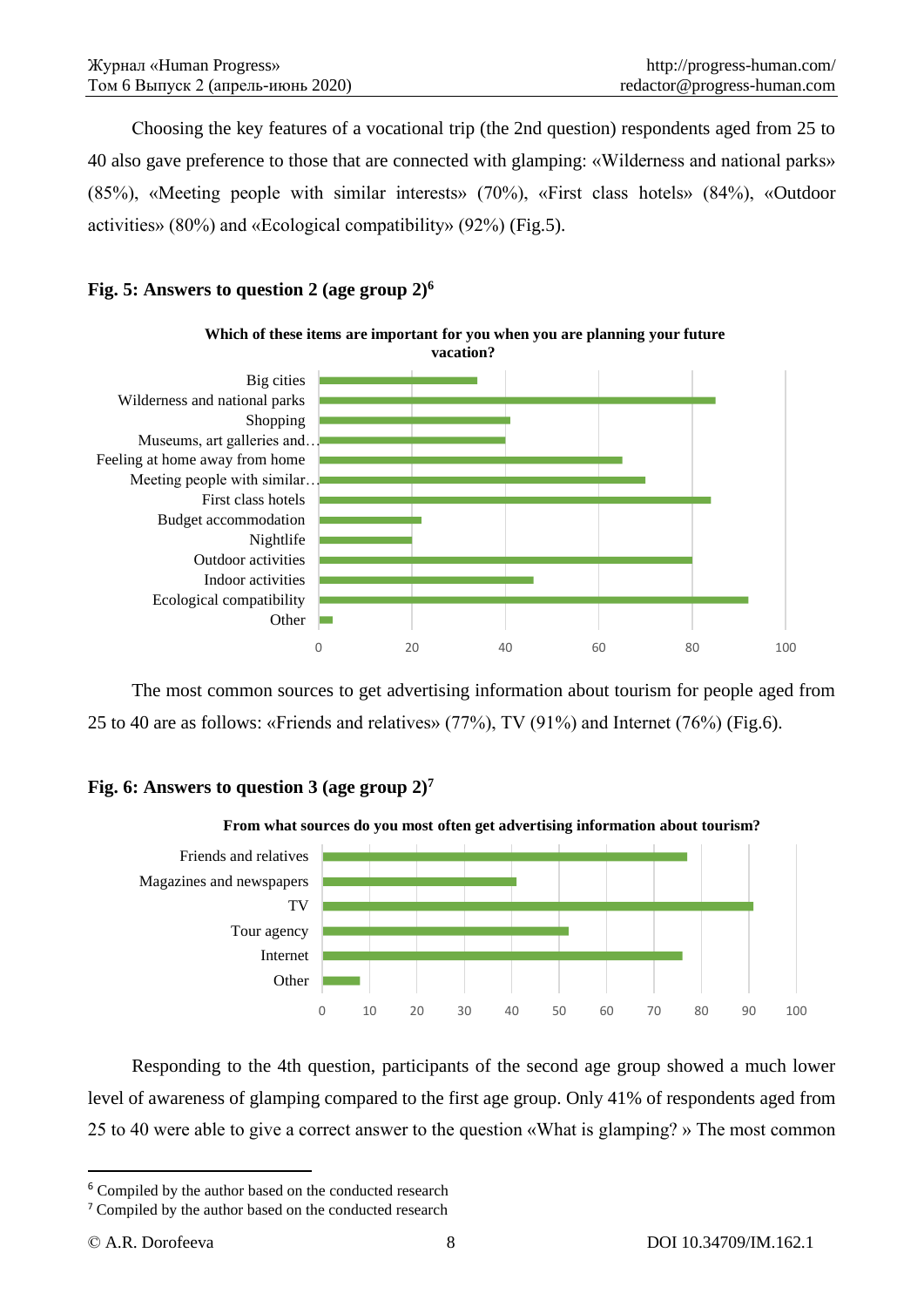responses from other people (59%) were: «it is a type of tourism», «something which is connected with tourism», «unfortunately, I do not know» or skipping the response.

In response to the 1st question participants over 40 years mainly chose types of activities related to glamping**,** as in the previous age group: «Resting/ relaxing» (98%), «Swimming/ sunbathing» (90%), «Walking and recreation» (98%), «Sport activities» (82%) (Fig.7).

### **Fig. 7: Answers to question 1 (age group 3)<sup>8</sup>**



The most common sources to get advertising information about tourism for people aged over 40 are: «Friends and relatives» (69%), Newspapers and magazines (79%) and TV (91%) (Fig.8).

# **Fig. 8: Answers to question 3 (age group 3)<sup>9</sup>**



While answering the next question and choosing the key features of vocational trip respondents aged over 40 gave preference to those that refer to glamping: «Wilderness and national parks» (98%),

<sup>8</sup> Compiled by the author based on the conducted research

<sup>9</sup> Compiled by the author based on the conducted research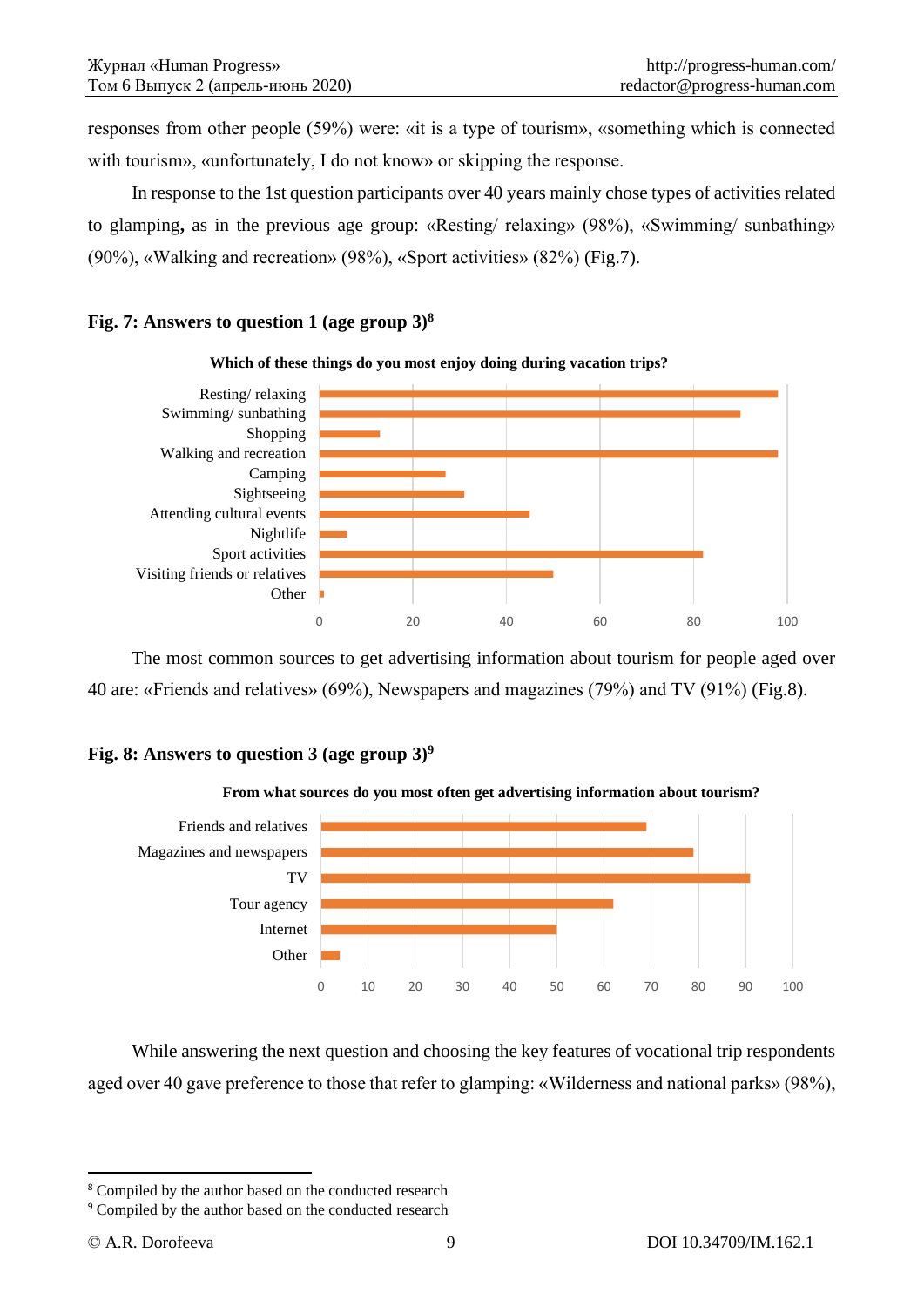«Meeting people with similar interests» (80%), «First class hotels» (97%), «Indoor activities» (70%), «Outdoor activities» (90%)and «Ecological compatibility» (90%) (Fig.9)

### **Fig. 9: Answers to question 2 (age group 3)<sup>10</sup>**





Finally, the 4th question revealed the lowest level of awareness of glamping in the third age group. Only 19% of respondents aged over 40 gave correct answers to the question «What is glamping? » 50% of the participants missed this question. Others (31%) gave such answers as «I do not know», «I have never heard about it».

On the whole, thanks to the questionnaire an interesting paradox was defected. In the first age group (18-25), where awareness of glamping is on the highest level, people are not interested in the type of recreation offered by glamping. In the other age groups (25-40 and over 40), where a lower level of awareness was revealed, people, on the contrary, have needs that this type of tourism can meet. Сonsequently, the target audience of glamping in Russia is people over 25 years old.

In general, there are good prospects for the development of glamping in Russia as this type of recreation can meet people's expectations. Thinking about a future vacation people choose characteristics related to glamping (such as «Wilderness and national parks», «Feeling at home away from home», «First class hotels», «Being physically active», «Indoor activities», «Ecological compatibility»).

However, the low level of awareness among the target audience may become an obstacle for the development of glamping. In our opinion, the key to solving this problem is a competent popularization. We have identified the sources from which people most often receive advertising

<sup>&</sup>lt;sup>10</sup> Compiled by the author based on the conducted research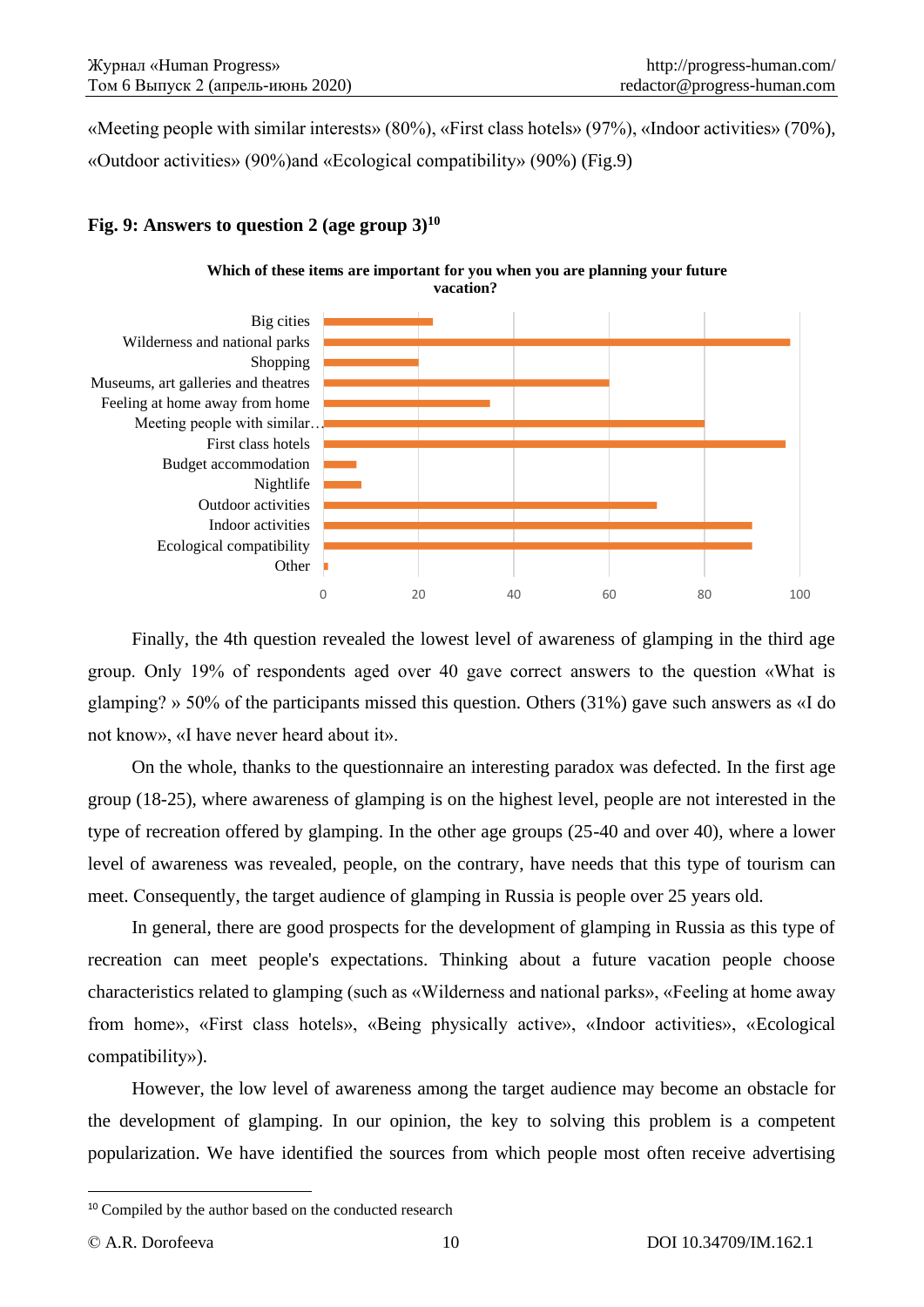information about tourism («Newspapers and magazines», «TV» «Internet»). Based on these findings, we can suggest several ways to promote glamping in Russia (Tab.2).

| Sources                           | Advantages                                                                                                                | Opportunities                                                                                                                                                                                  |
|-----------------------------------|---------------------------------------------------------------------------------------------------------------------------|------------------------------------------------------------------------------------------------------------------------------------------------------------------------------------------------|
| Internet                          | - Interactivity                                                                                                           | Advertising campaigns in social networks and by e-mail                                                                                                                                         |
|                                   | - Ability to select a target group<br>of consumers (targeting)<br>- The number of Internet users<br>is growing constantly | Unobtrusive Pop-Ups                                                                                                                                                                            |
|                                   |                                                                                                                           | Advertising on thematic sites and online platforms (forums,<br>blogs and portals connected with tourism)                                                                                       |
| - Brightness and visibility<br>TV | - Wide audience coverage                                                                                                  | The popularization of glamping as a new type of tourism on<br>Federal channels                                                                                                                 |
|                                   | - The use of special effects                                                                                              | Advertising of Russian glamping in the programs dedicated to<br>tourism                                                                                                                        |
| Newspapers<br>and magazines       | - Prevalence among the older<br>generation<br>- People's trust in certain<br>publications                                 | Publication of articles about glamping in popular magazines<br>(«Liza», «Daria») and Newspapers («Moscow today»): the key<br>characteristics of glamping should be stated briefly and clearly. |

**Tab. 2: Ways to promote glamping<sup>11</sup>**

### **Conclusion**

Thus, the study identified the key characteristics of glamping – a new trend in outdoor tourism. We found out the preferences of modern people in the sphere of tourism. The research revealed that the development of glamping is relevant in Russia due to the demand for services that it offers.

However, awareness of this type of tourism among potential consumers is not high enough. This may become an obstacle to the further development of glamping. To solve this problem, we have proposed several ways to popularize glamping using the Internet, TV and press.

Our investigations into this area are still outgoing. This research has thrown up several questions in need of further examination of a detailed portrait of the potential consumer of glamping services for more effective promotion of this type of tourism on the Russian market.

### **References**

1. Groe, L. Glamping. The new sustainable tourism development model // ICTEA Conference Proceedings, 2018. URL: https://www.researchgate.net/publication/327136238 GlampingThe\_new\_sustainable\_tourism\_development. С. 119-126.

2. Lebedeva, T.E.; Prokhorova, M.P.; Kuzmina, N.M. Glamping: world experience, development prospects in Russia // Moscow Economic Journal. 2020. No. 4. P. 72.

3. Titov, K.P. Prospects for the development of glamping in Russia // Economics and Society. 2017. No. 9 (40). Р. 357-359.

<sup>&</sup>lt;sup>11</sup> Compiled by the author based on the conducted research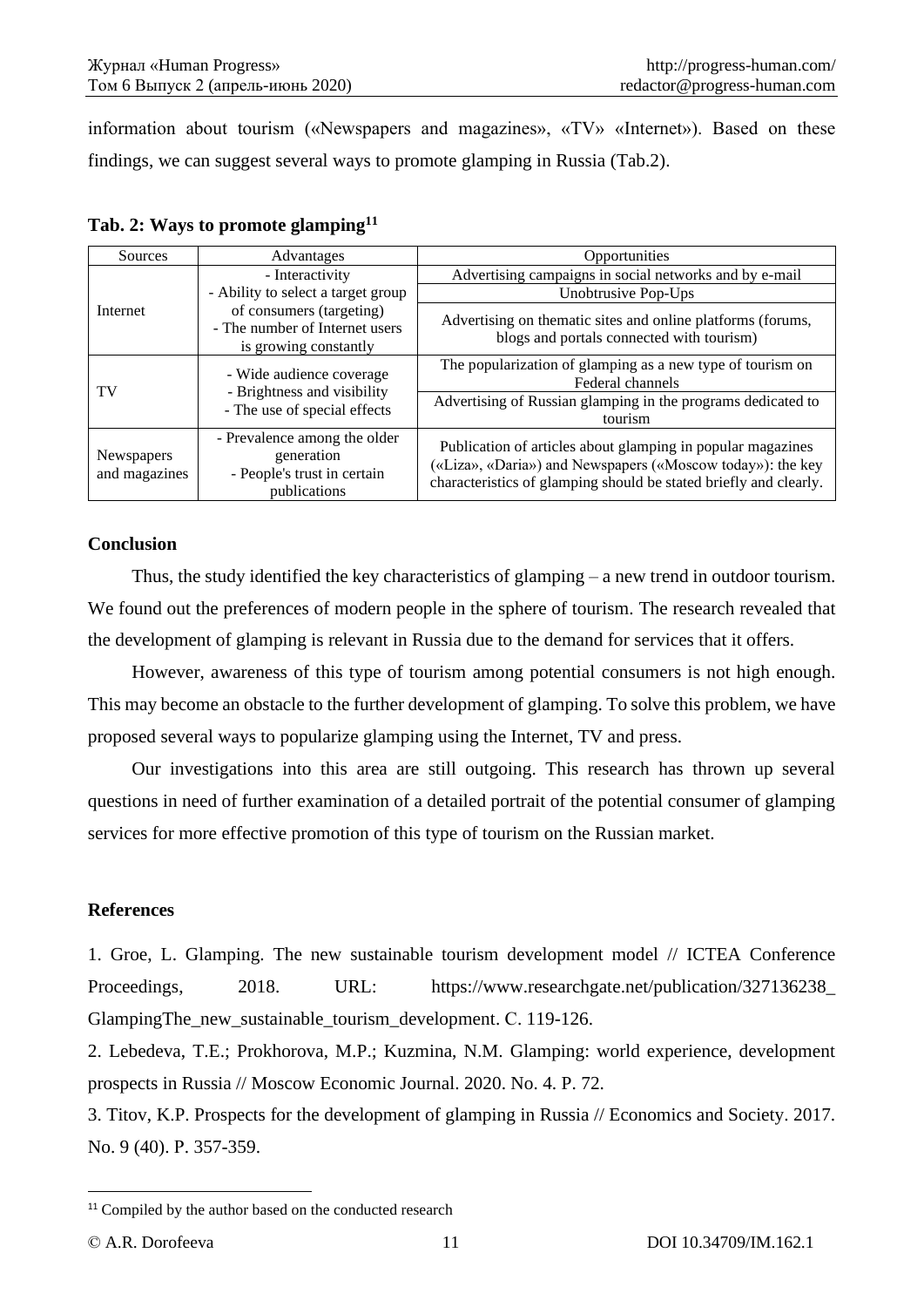4. Rostourism, the Russian Geographical Society and Russiadiscovery have agreed at the WEF to develop glampings in Russia / Website of the Federal Agency for Tourism, 05.09.2020. URL: https://www.russiatourism.ru/news/16354/.

5. Vorotnikov, A.M.; Hasanova, S.F.G. Glamping - an actual format for tourism development in the Arctic // Regional Energy and Energy Saving. 2019. No 1. Р. 58-59.

6. Vorotnikov, A.M.; Tarasov, B.A.; Panshin, V.A. Glamping as a specific form of ecological tourism: towards development in the Russian Arctic // Russian Economic Journal. 2019. No 5. Р. 48-55.

7. Glamping - a new type of ecotourism in Russia / Glamping.rf. URL: https: // glamping.rf/blog/glamping/.

8. Dedok, V.M. Modern condition and development prospects of glamping in the global hospitality industry // In: Modern trends in the development of international tourism in the world and the Republic of Belarus in the context of globalization Materials of an international scientific-practical conference dedicated to the 20th anniversary of the founding of the Department of International Tourism of the Faculty of International Relations of the Belarusian State University. Belarusian State University. 2018. Р. 32-38.

9. Milohnić, I., Cvelic-Bonifacic, J., Licul, I. Transformation of camping into glamping – trends and perspectives. // TOSEE Conference Proceedings 5, 2018. URL: https://doi.org/10.20867/tosee.05.30. P. 457-473.

10. Cambridge Dictionary. Cambridge University Press. // Meaning of glamping in English, 2020. URL: https://dictionary.cambridge.org/dictionary/english/glamping.

11. Kate, R. Yahoo Finance. // Glamping: Where Nature Meets Luxury, URL: https://finance.yahoo.com/news/glamping--where-nature-meets-luxury.html.

12. Filipe, S., Santos, C. A., Barbosa, B. Tourists' motivations and obstacles for choosing glamping: an exploratory study // CBU International Conference Proceedings 6, 2018. URL: http://dx.doi.org/10.12955/cbup.v6.1142. P. 113-119

13. What is glamping / Glamping.com. Glamping. Retrieved, 2020, URL: https://www.glamping.com/what-is-glamping/.

# **ГЛЭМПИНГ В РОССИИ: АКТУАЛЬНОСТЬ И ПЕРСПЕКТИВЫ РАЗВИТИЯ**

# **Дорофеева Анастасия Романовна**

ФГОБУ ВО «Финансовый Университет при Правительстве РФ»

Москва, Россия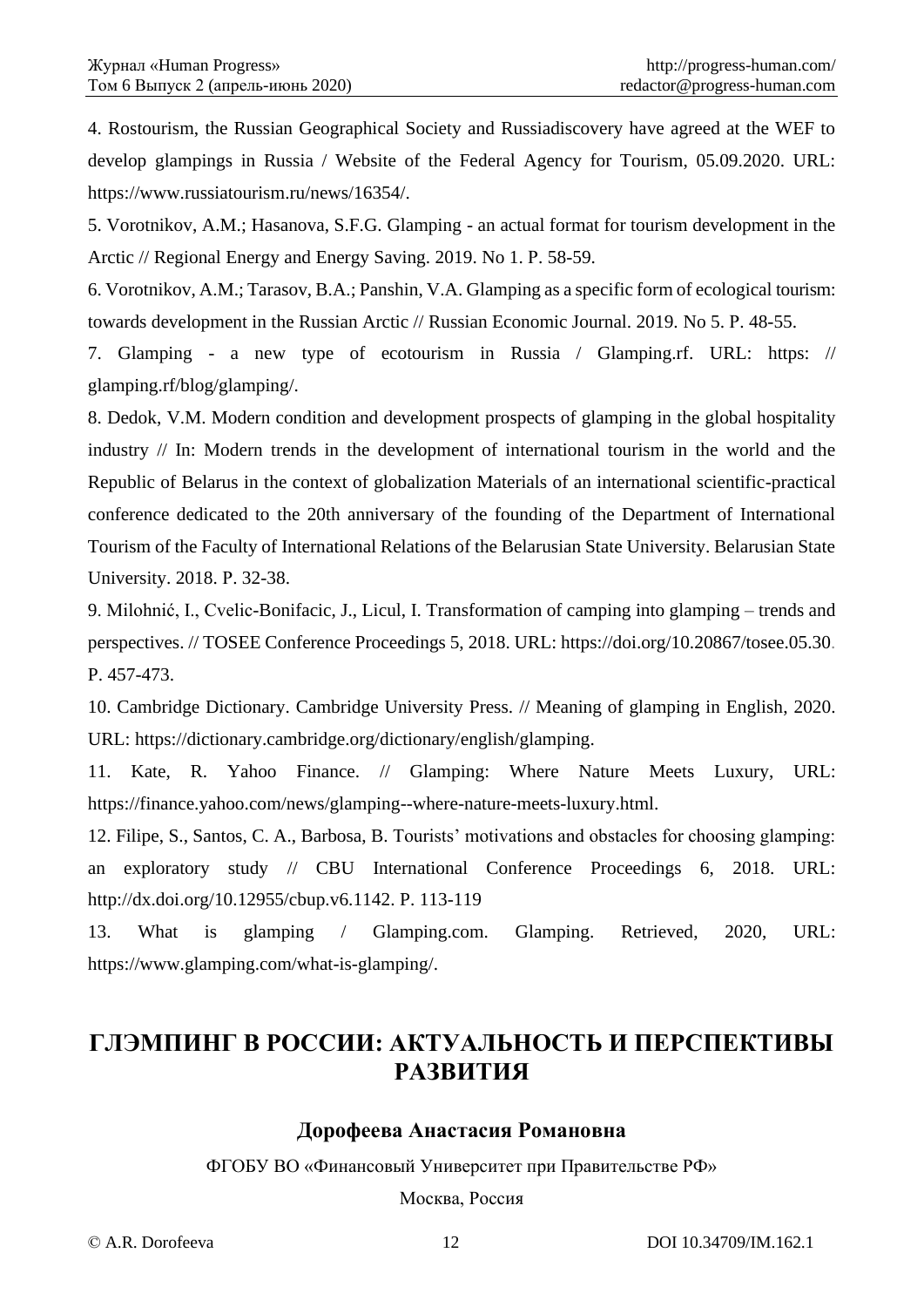**Аннотация.** В данной статье рассматриваются перспективы развития глэмпинга – нового тренда в сфере туризма - в России и его актуальность. Цель работы – установить, способен ли данный вид туристических услуг удовлетворить потребности людей различных возрастных групп. Автор выделяет ключевые характеристики данного типа размещения. Были выявлены предпочтения людей в сфере туризма, а также основное препятствие для развития глэмпинга в России. В статье описаны результаты социологического опроса населения России, проведенного автором, об отношении к глэмпингу, перспективам его развития в стране, возможности удовлетворить потребности туристов и путях его популяризации. Всего было опрошено 500 респондентов трех возрастных групп. Выявлено, что старшие возрастные группы более заинтересованы в таком отдыхе, но менее осведомлены о нем. Автором предложены способы продвижения глэмпинга в России.

**Ключевые слова:** глэмпинг; индустрия туризма; актуальность; перспективы развития; потребительские предпочтения; продвижение.

**JEL коды:** L 83; O 14.

#### **Литература**

1. Groe, L. Glamping. The new sustainable tourism development model. // ICTEA Conference Proceedings, 2018. [Электронный ресурс] URL: https://www.researchgate.net/publication/ 327136238\_ GlampingThe\_new\_sustainable\_tourism\_development. С. 119-126.

2. Лебедева, Т.Е.; Прохорова, М.П.; Кузьмина, Н.М. Глэмпинг: мировой опыт, перспективы развития в России // Московский экономический журнал. 2020. № 4. С. 72.

3. Титов, К.П. Перспективы развития глэмпинга в России // Экономика и социум. 2017. № 9 (40). С. 357-359.

4. Ростуризм, Русское географическое общество и Russiadiscovery договорились на ВЭФ развивать глэмпинги в России / Сайт Федерального агентства по туризму, 05.09.2020. [Электронный ресурс] Режим доступа: URL: https://www.russiatourism.ru/news/16354/.

5. Воротников, А.М.; Гасанова, С.Ф.Г. Глэмпинг – актуальный формат развития туризма в Арктике // Региональная энергетика и энергосбережение. 2019. № 1. С. 58-59.

6. Воротников, А.М.; Тарасов, Б.А.; Паньшина, В.А. Глэмпинг как специфическая форма экологического туризма: к развитию в российской Арктике // Российский экономический журнал. 2019. № 5. С. 48-55.

7. Глэмпинг – новый вид экотуризма в России / Сайт Глэмпинг.рф [Электронный ресурс] URL: https://глэмпинг.рф/blog/glamping/.